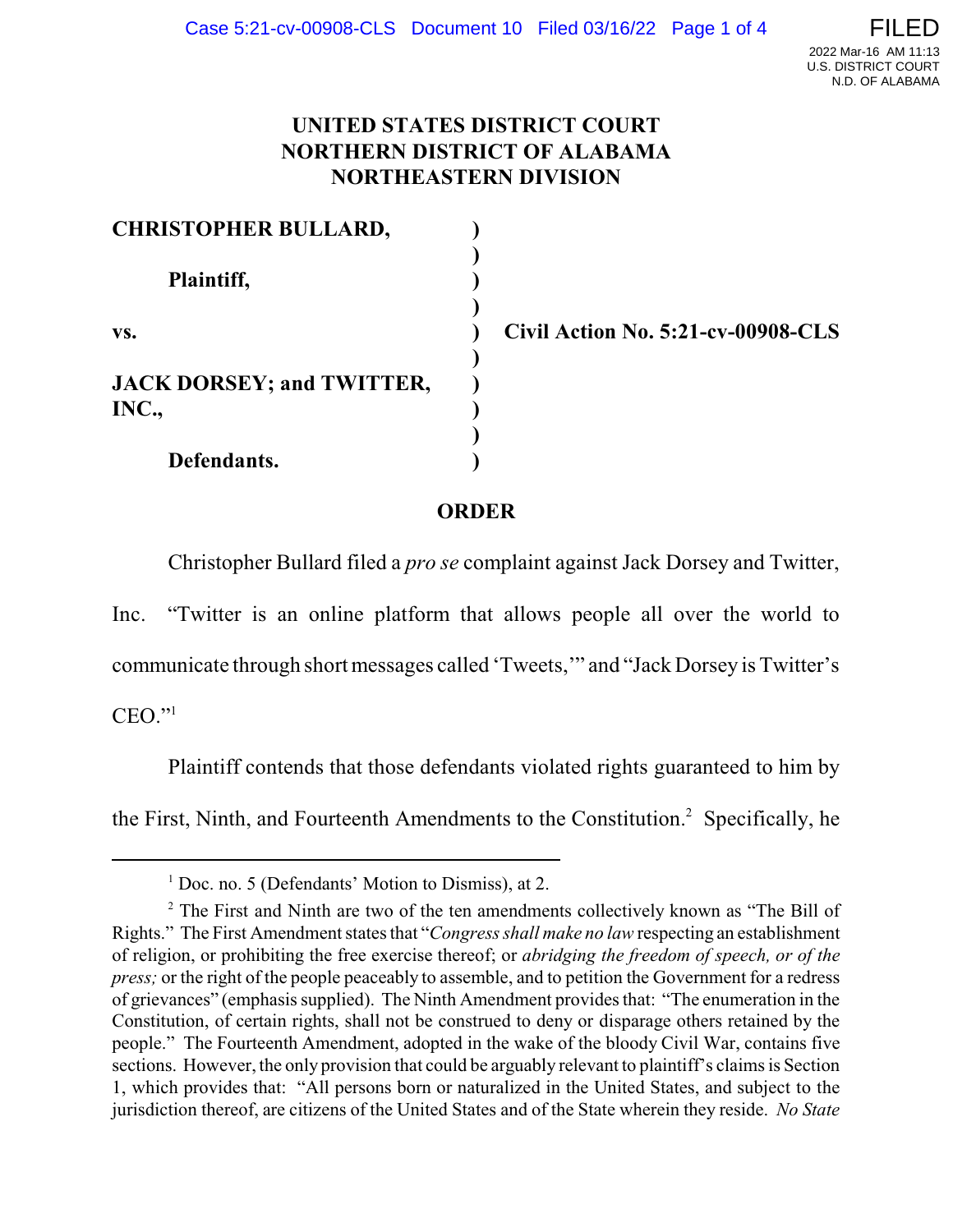alleges that:

On 6/4/2021 Twitter Inc. suspended the plaintiffs account. In doing so the Plaintiff contends that the defendant Breeched it's contract with the Plaintiff. At that moment, the plaintiffs Constitutional Rights were Violated. Plaintiff contends that the TWEET that Plaintiff was banned for was NOT in Violation of Any of Twitter's POLICYS. or TERMS of SERVICE,,, and that such a ban, is In FACT , Viewpoint discrimination and Is a Violation under the Plaintiffs 1st 9th and 14th Amendment rights under the Constitution., as well as The "Community Standards" that are Controlling Law in these matters. Plaintiff further contends that the ban by the defendants. has violated the plaintiffs 1st Amendment Free speech rights under the United States Constitution.

That the result of the Above actions by the defendants further violates and continues to violate the Plaintiffs Valid, Legal, Rights under the Constitution of these United States.. to wit, that the Defendants are discriminating against the Plaintiff as defined under the 9th and 14th Amendment's Equal protection clause.

Doc. no. 1 (Complaint), at 5 (all spelling, punctuation, and emphasis in original).

Plaintiff requests that this court:

- (1) enter an order requiring Twitter to immediately restore his account and all functionality;
- (2) enter an order requiring that Twitter prevent "artificial intelligent" programs from determining violations of its operating rules and subsequently disabling his account;
- (3) enter an order requiring Twitter to post a disclaimer on plaintiff's tweets, "as they did with Donald Trumps account for his alledged

*shall make* or enforce any law which shall abridge the privileges or immunities of citizens of the United States; *nor shall any State* deprive any person of life, liberty, or property, without due process of law; nor deny to any person within its jurisdiction the equal protection of the laws" (emphasis supplied).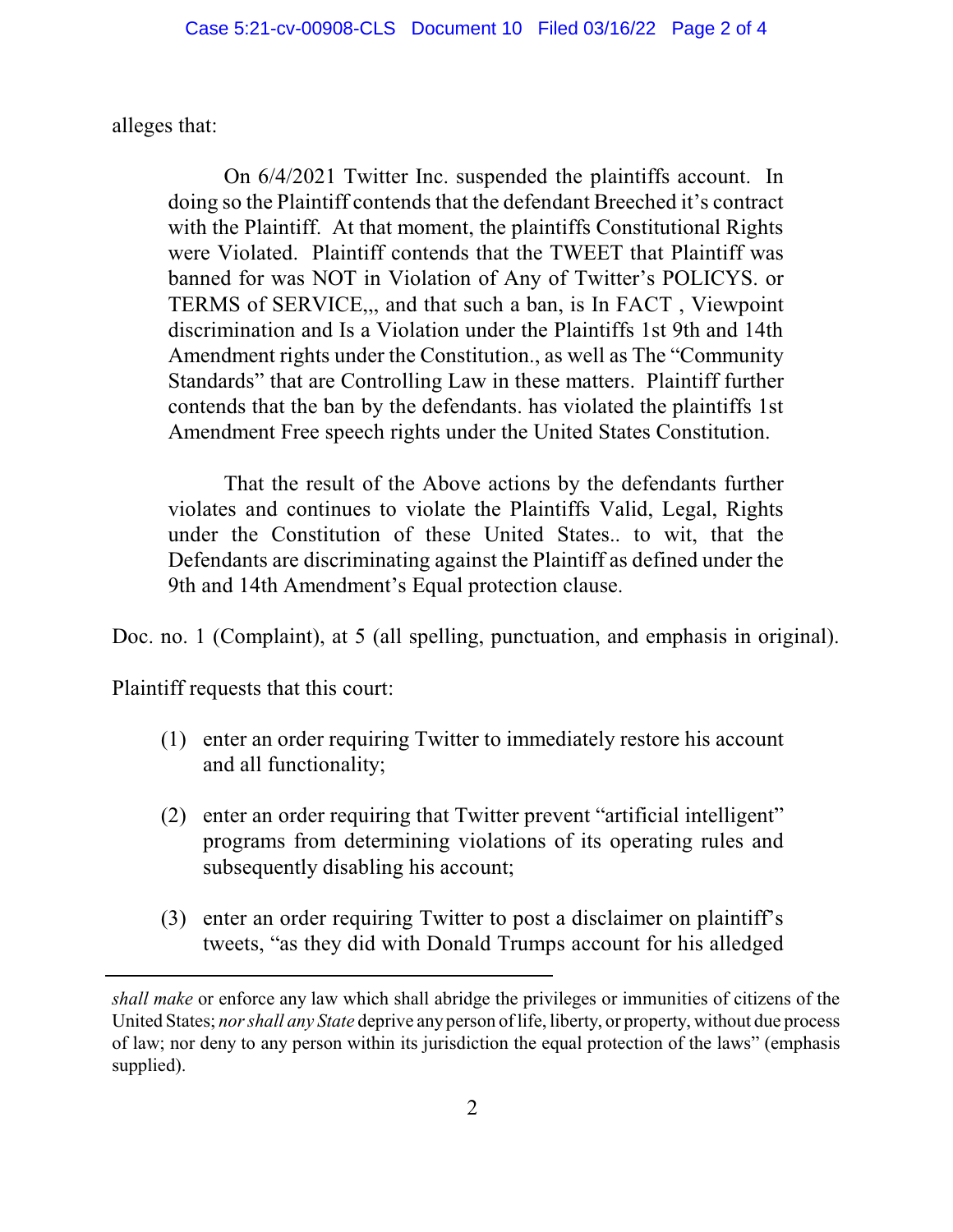NON truths about the ELECTION, as plaintiff contends he is not Lying in his tweet, Nor violating any rules Claimed by **TWITTER,** but that others who SEE the tweet, can make a personal choice as to what to View, READ or see";

- (4) enter an order permanently restraining Twitter and its users from "Reporting to Twitter that they somehow don't like The plaintiffs tweet. and therefore the plaintiff is Banned for Expressing his viewpoint"; and,
- (5) "order the Defendants to pay all costs for the plaintiffs loss of SERVICE.. TIME. & EFFORT as well as any Normal Legal fees that would RESULT in FAVOR of the Plaintiff including any Costs of COURT. as a punitive action against the defendant."

*Id*. at 5-6 (all spelling, punctuation, and emphasis in original).

Upon consideration of the pleadings, it is clear that defendants' motion to dismiss is due to be granted for all of the reasons stated in that pleading. *See* doc. no. 5 (Defendants' Motion to Dismiss). Succinctly, however, "Plaintiff's constitutional claims fail because Defendants are private actors and the Constitution only constrains actions by government actors." *Id*., at 3 (citations omitted).

Accordingly, it is ORDERED, ADJUDGED, and DECREED that all of plaintiff's claims be, and the same hereby are, dismissed with prejudice. Plaintiff's motion for default judgment (doc. no. 4) is denied.

Costs are taxed to the party who or which incurred them, and the Clerk is directed to close this file.